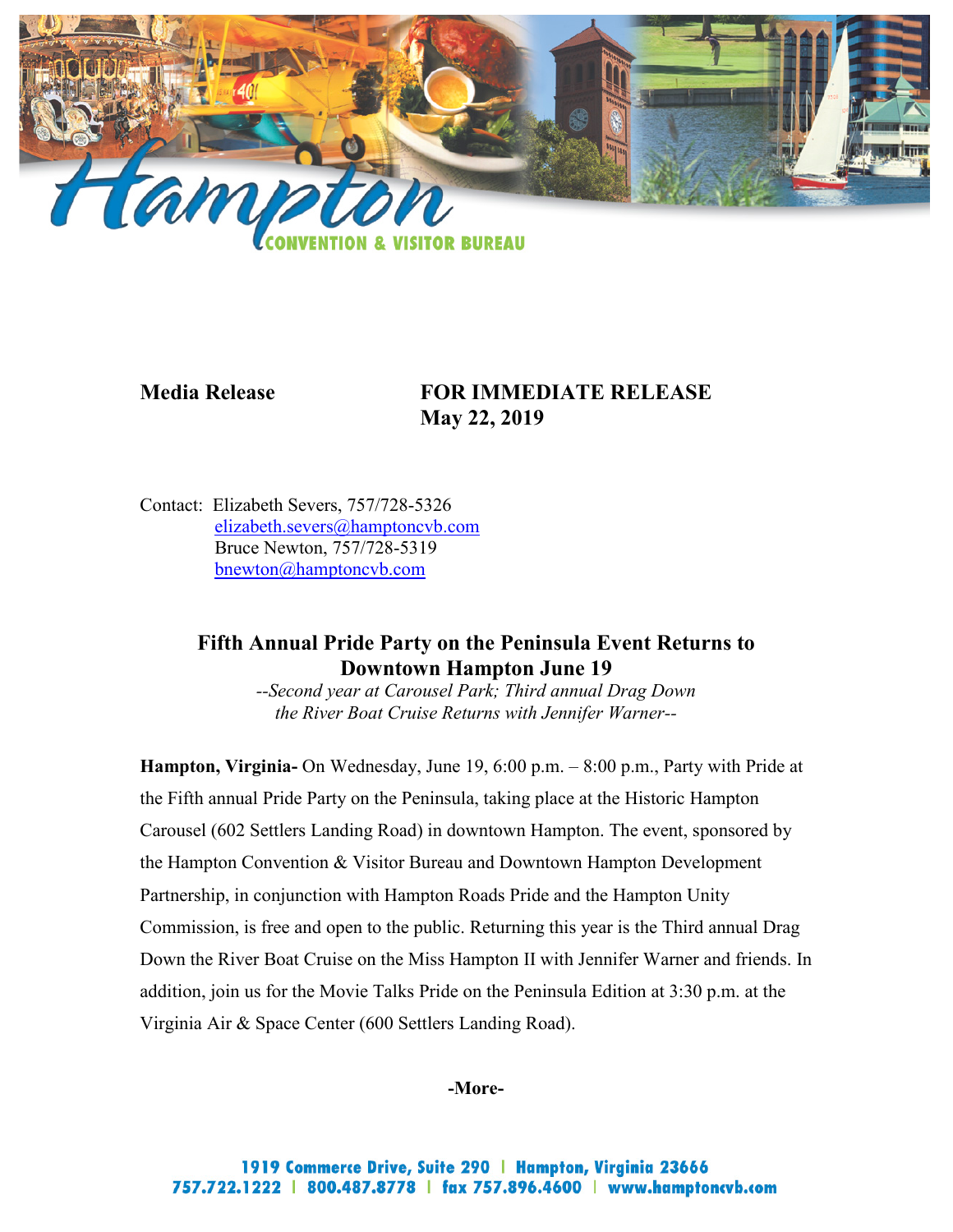#### **Fifth Annual Pride Party on the Peninsula Event Returns to Downtown Hampton June 19- Page 2**

At this year's festivities, Emcee Queen Mary will take the stage along with Hampton native, Dianna Rhoss. The party includes delicious complimentary hors d'oeuvres by local Hampton restaurants, including Brown Chicken Brown Cow, Stillwater Tavern, Glazed Doughnuts, Hampton Marina Hotel, and The Grey Goose. Other highlights include a DJ, raffle contest, and a complimentary drink ticket to the first 300 guests (register for your ticket at [www.visithampton.com/prideparty/\)](http://www.visithampton.com/prideparty/) with a cash bar after that. In addition, the Hampton History Museum will offer free rides on the historic Hampton Carousel to all attendees.

Don't miss the Drag Down the River Boat Cruise on the Miss Hampton II, featuring Jennifer Warren and friends. Highlights will include drag queens, music, dancing, and more. Cost is \$10 per person with all proceeds benefitting LGBT Life Center. Please note the capacity of the Miss Hampton II Cruise is 100 people so register soon! Register at [https://dragdowntheriver2019.eventbrite.com](https://dragdowntheriver2019.eventbrite.com/)

#### **PARTY WITH PRIDE**

.

Rain or shine, join us Wednesday, June 19, 2019 for the Fifth annual Pride Party on the Peninsula at Carousel Park, 602 Settlers Landing Road in Hampton 23669

#### **SCHEDULE OF EVENTS**

| 3:30 p.m. $-6:00$ p.m. | Movie Talks Pride on the Peninsula Edition! - Love,        |
|------------------------|------------------------------------------------------------|
|                        | <b>Simon</b>                                               |
|                        | The Citizens' Unity Commission and the Hampton Public      |
|                        | Library are partnering to create a unique opportunity for  |
|                        | citizens to engage in conversations about diversity, unity |
|                        | and inclusion to build new relationships, increase         |
|                        | understanding of others and promote mutual respect during  |
|                        | PRIDE! Virginia Air & Space Center. 600 Settlers Landing   |
|                        | Road, Hampton, VA 23669.                                   |
|                        |                                                            |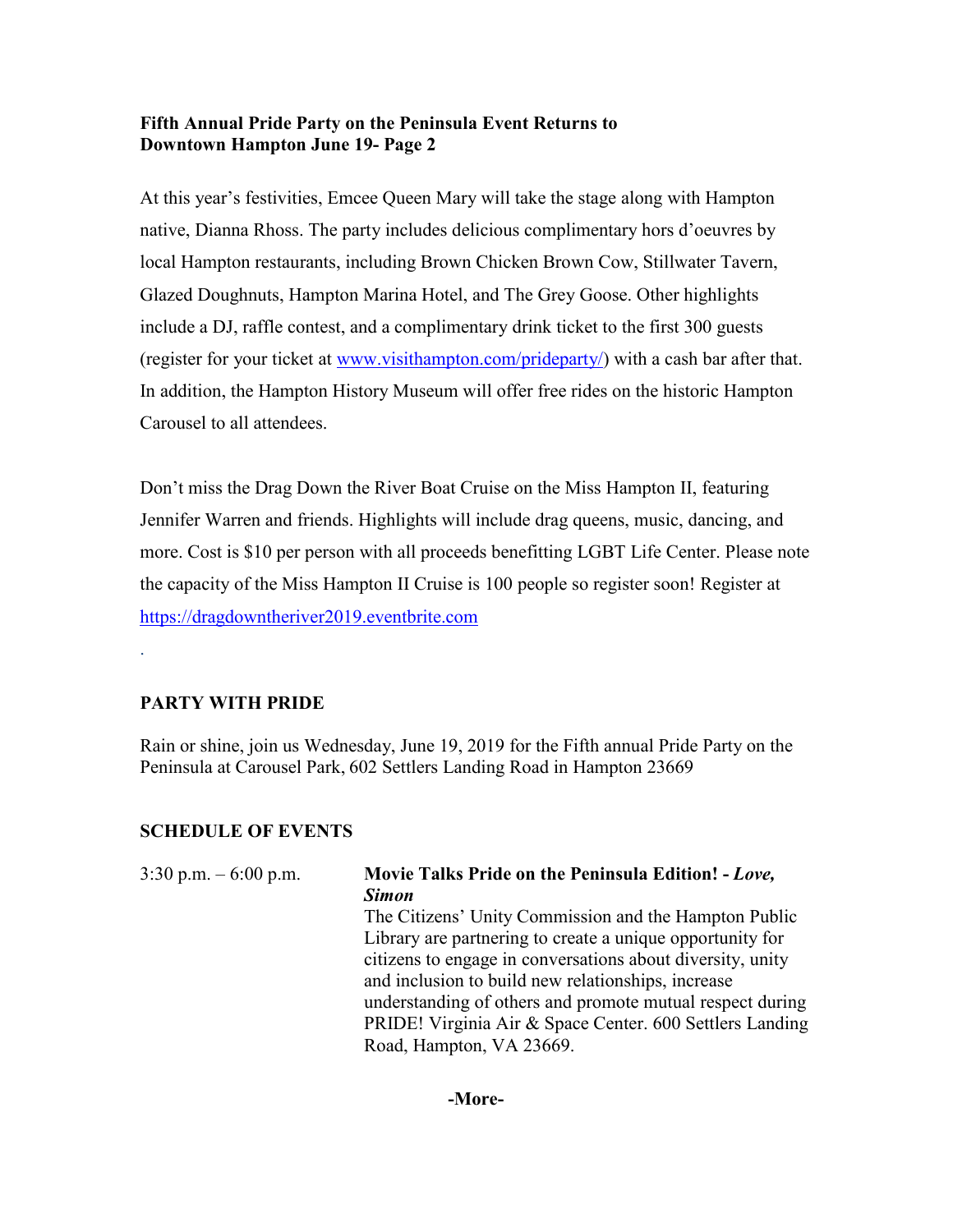#### **Fifth Annual Pride Party on the Peninsula Event Returns to Downtown Hampton June 19- Page 3**

| $6:00 \text{ pm} - 8:00 \text{ pm}$                                | <b>Fifth annual Pride Party on the Peninsula</b><br>A FREE EVENT including delicious hors d'oeuvres and a<br>complimentary drink ticket to the first 300 guests (cash bar<br>after 300). RSVP at www.visithampton.com/prideparty/.<br>Carousel Park. 602 Settlers Landing Road, Hampton, VA<br>23669.                                                                                                                                                                                                    |
|--------------------------------------------------------------------|----------------------------------------------------------------------------------------------------------------------------------------------------------------------------------------------------------------------------------------------------------------------------------------------------------------------------------------------------------------------------------------------------------------------------------------------------------------------------------------------------------|
| 6:00 p.m. $-8:00$ pm                                               | Free historic Hampton Carousel rides for party<br>attendees<br>Take a spin back in time on the historic 1920's Hampton<br>Carousel. Carousel Park. 602 Settlers Landing Road,<br>Hampton, VA 23669.                                                                                                                                                                                                                                                                                                      |
| Board 7:30pm-7:45pm<br>Cruise $8:00 \text{ pm} - 10:00 \text{ pm}$ | Third annual Drag Down the River Boat Cruise on the<br><b>Miss Hampton II</b><br>Enjoy a Drag Cruise (first 100 people to register) on the<br>Hampton River with Emcee Jennifer Warner, Gabrielle<br>McQueen, Bianca Baker Starr and Naomi Black.<br>Highlights include drag queens, music, dancing, and more.<br>Cost is \$10 per person with all proceeds benefitting LGBT<br>Life Center. Register at<br>https://dragdowntheriver2019.eventbrite.com<br>602 Settlers Landing Road, Hampton, VA 23669. |

For further information on the Fifth annual Pride Party on the Peninsula, contact Hampton Convention and Visitor Bureau Tour & Travel, Visitor Services Manager Bruce Newton at 757/728-5319 or [bnewton@hamptoncvb.com.](mailto:bnewton@hamptoncvb.com) *Free parking is available throughout downtown Hampton.*

Partially bordered by the Hampton Roads harbor and Chesapeake Bay, Hampton, with the 344,000 sq. ft. Hampton Roads Convention Center and the award-winning Hampton Coliseum, is located in the center of Coastal Virginia and the Hampton Roads metropolitan area. Hampton is the site of America's first continuous English-speaking settlement, the site of the first arrival of Africans in English North America, and is home

**-More-**